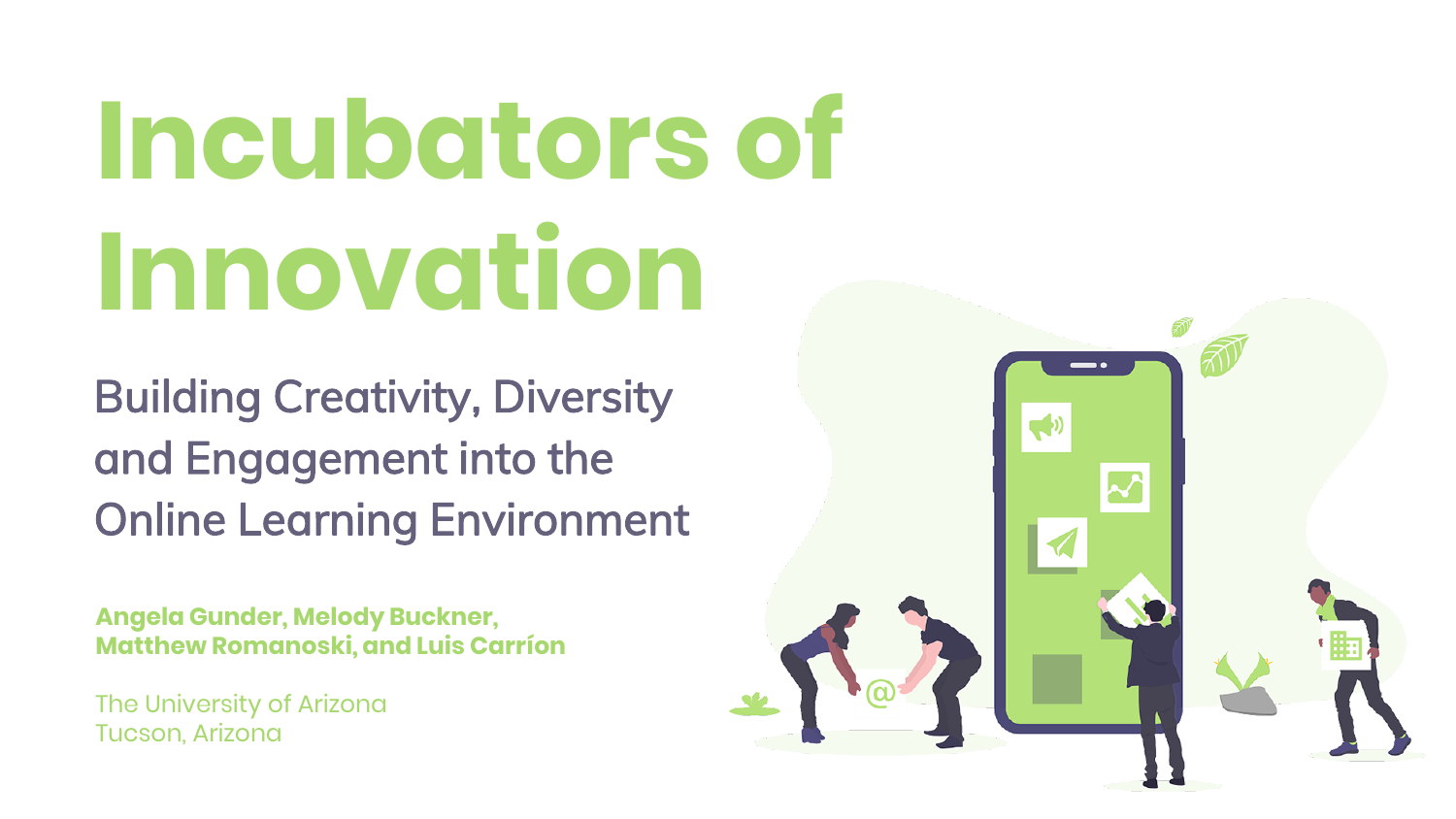## **Introduction**

*"The values of creativity, diversity, and engagement served as pillars to both process and the creation of a culture of innovation."*

- Who we are
- Where we come from
- What we have done
- Why it is important



<sup>@</sup>angelagunder @melodybuckner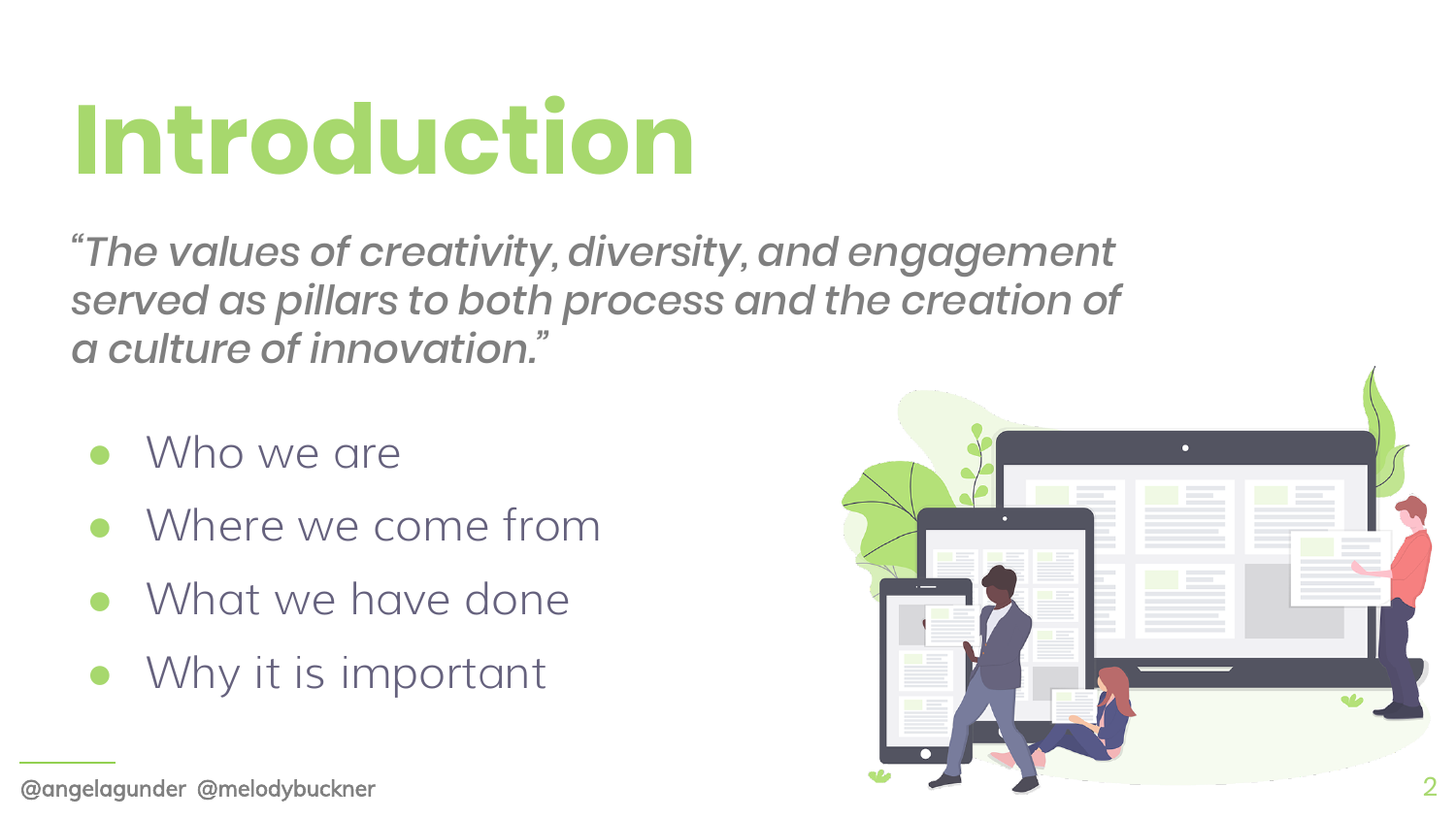### **Building Teams and Process Around Values**

*"Constructing a team of highly creative people from diverse backgrounds, it was imperative to create a culture where openness and transparency around personal journeys were rewarded and widely shared."*

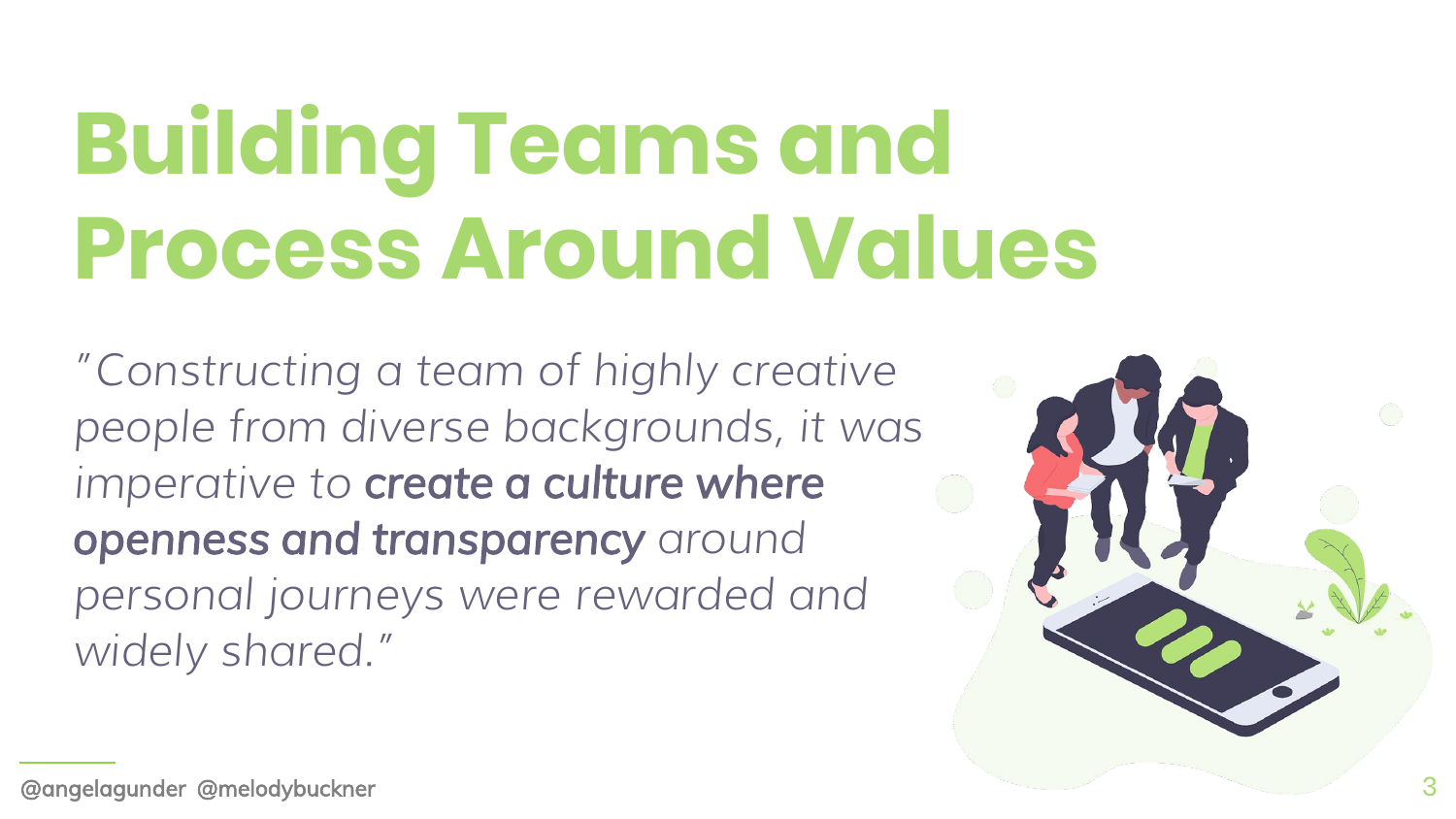### **Building Teams and Process Around Values**

- *Honor unique skills in pairing team members with projects*
- *Lead by listening to the community* 
	- *Enriches partner relationships*
	- *Builds trust*
	- Results in more impactful learning environments

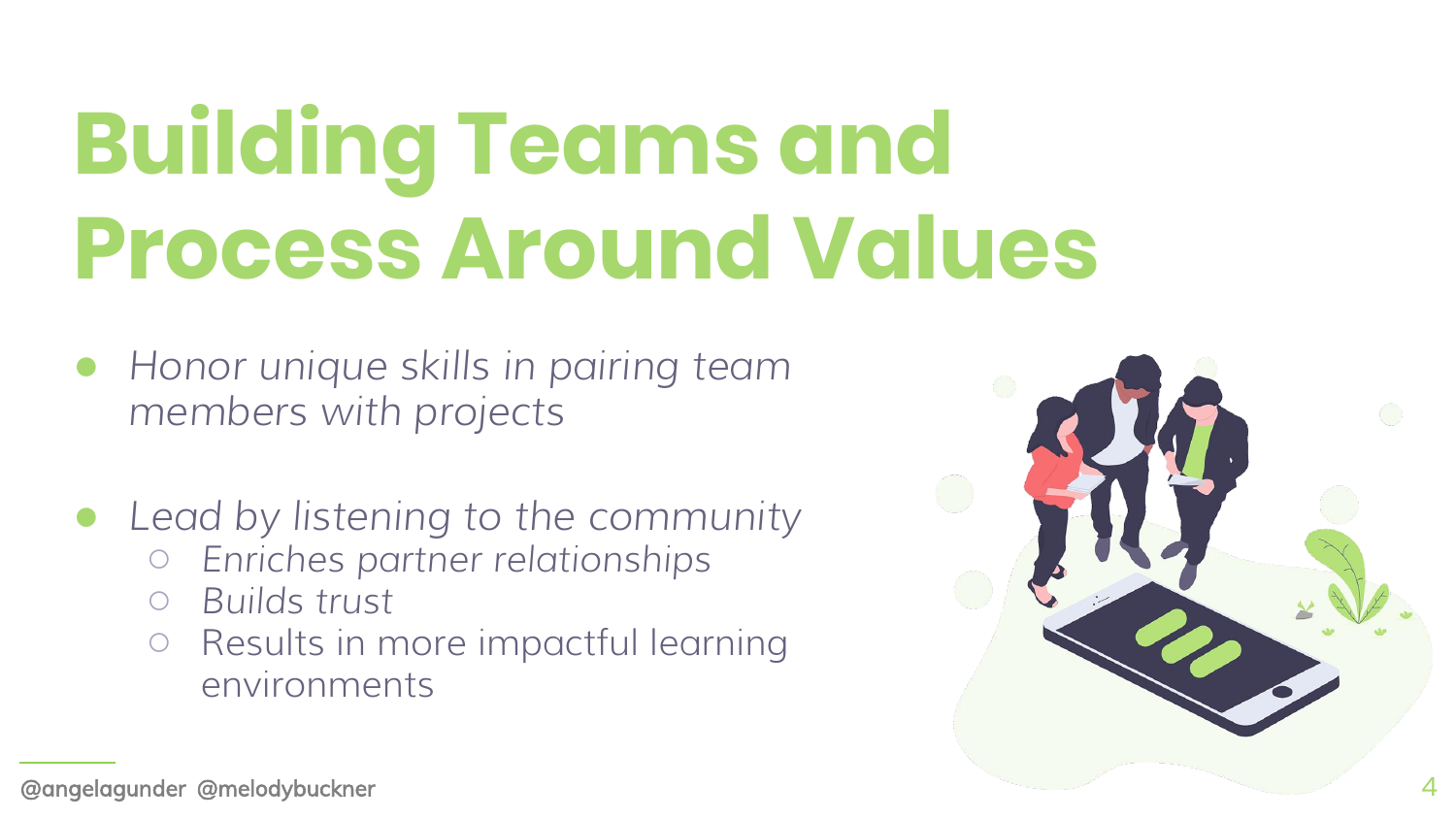#### **" Creativity and Diversity in the Design Process**

- Three points of interaction (Moore, 1989)
- Multimodal communication and community building through digital tools
- Fostering the link between instructor presence and student success (Richardson et al., 2015)



<sup>@</sup>angelagunder @melodybuckner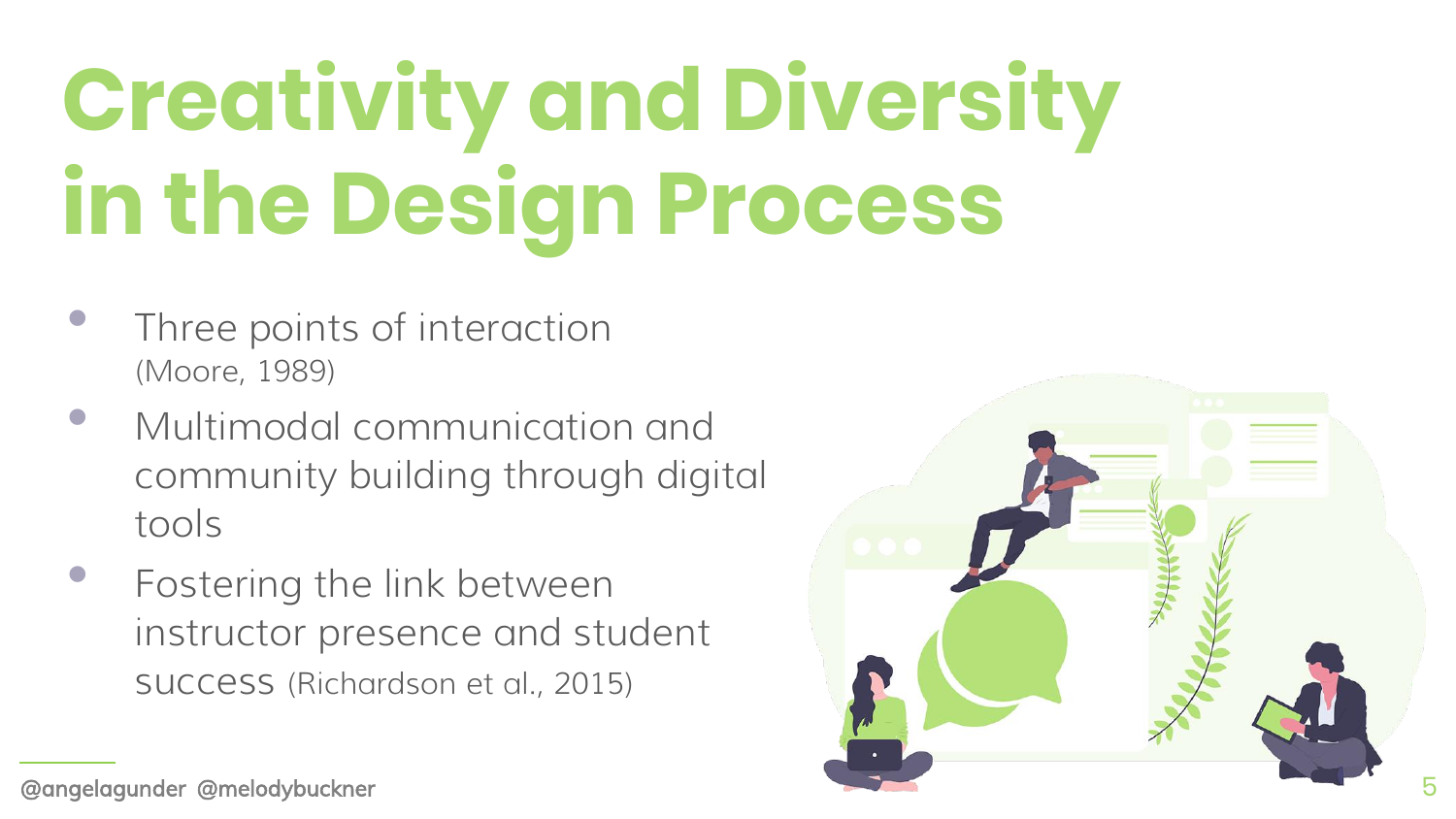# **Online Engagement and Experiential Learning**

- Meaningful integrations of technology and media
- Constructivist, hands-on and collaborative learning
- Encouraging respectful discourse and diversity of thought
- Bringing in global experts into the conversation
- Aligning curriculum to real-world applications



@angelagunder @melodybuckner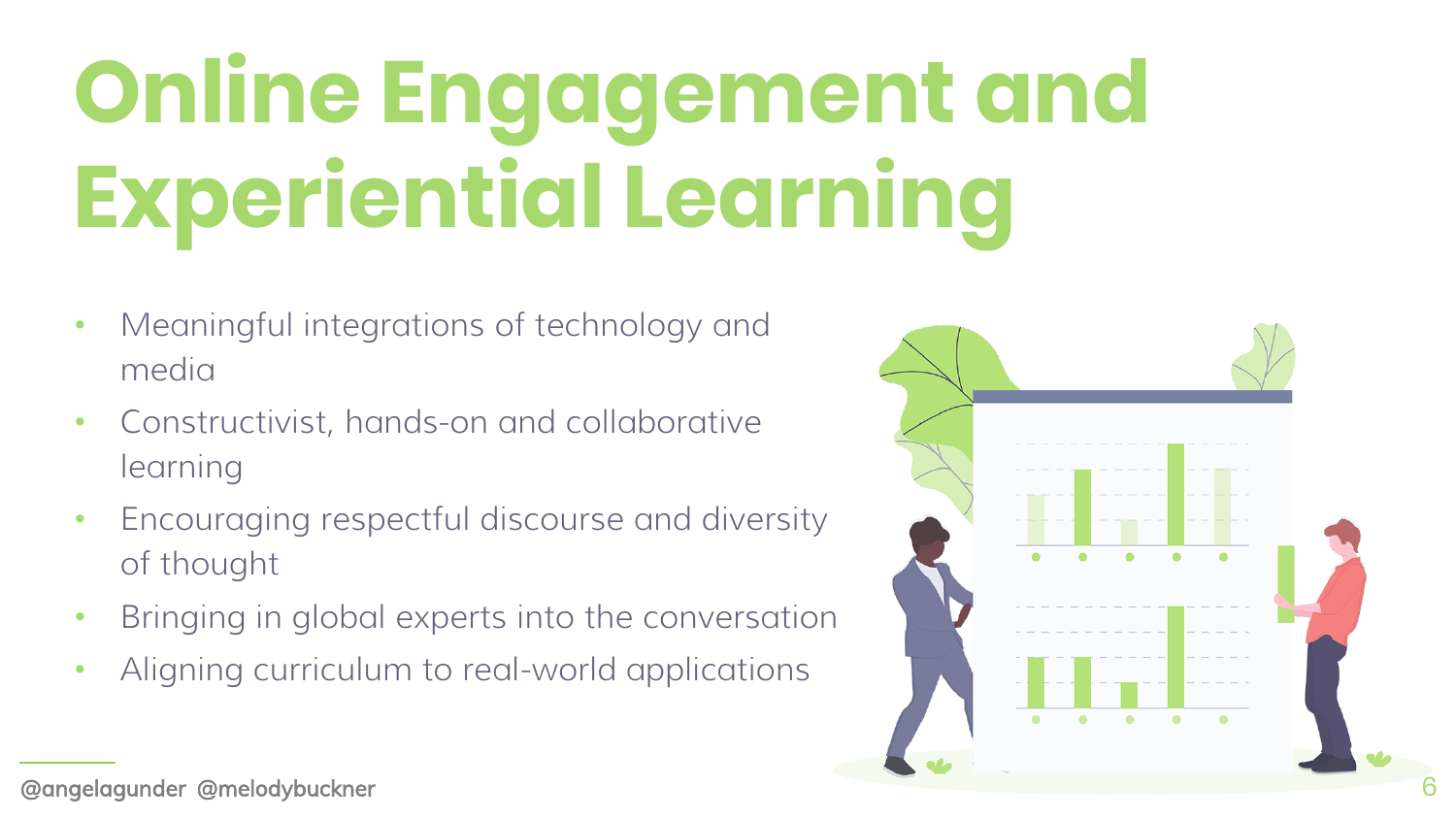### **Narrative and Open Praxis Across the Curriculum**

- Storytelling as the backbone of the course didactic
- Sharing of practices across all stakeholder groups
	- ID to ID
	- Faculty showcases
	- Students and OEP
- Open praxis as method for sustaining a culture of innovation



@angelagunder @melodybuckner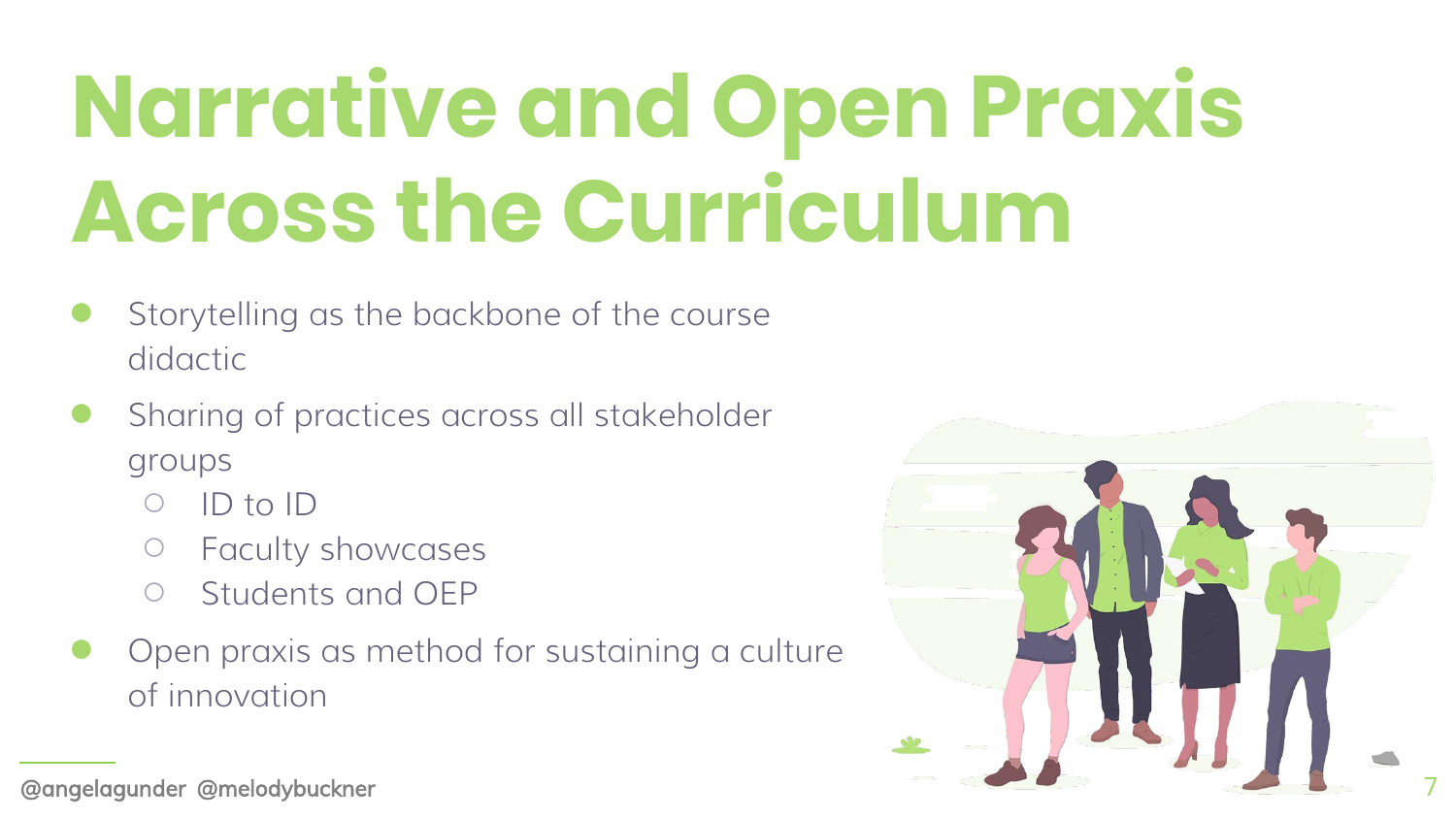## **Conclusion**

The core values of an organization ultimately shape the ways in which groups of stakeholders create learning content and environments.

We established goals aligned to the institution's values, and focused on intentionally weaving elements of **creativity, diversity and engagement** into all parts of the online course lifecycle.